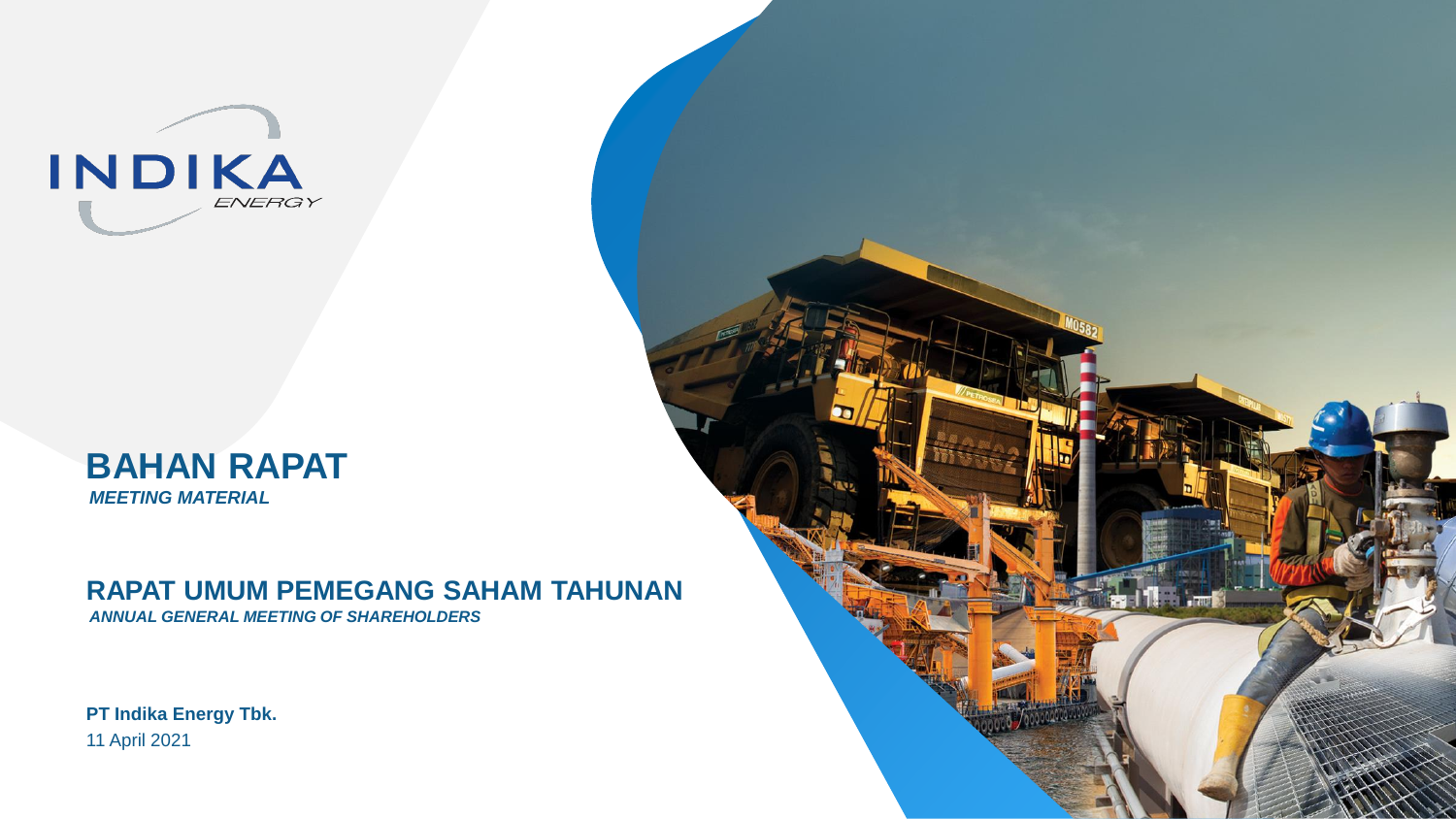# **RAPAT UMUM PEMEGANG SAHAM TAHUNAN**

*ANNUAL GENERAL MEETING OF SHAREHOLDERS*

Rapat Umum Pemegang Saham Tahunan ("**Rapat**") PT Indika Energy Tbk. ("**Perseroan**") akan diselenggarakan pada:

Hari/tanggal : Senin, 3 Mei 2021 Tempat : Graha Mitra

Waktu : 10.00 WIB – selesai Jl. Jend. Gatot Subroto Kav.21 Karet Kuningan - Setiabudi Jakarta 12930

*Annual General Meeting of Shareholders (the "Meeting") of PT Indika Energy Tbk. (the "Company") will be held on:*

| Day/date | : Monday, 3 May 2020                                                                           |
|----------|------------------------------------------------------------------------------------------------|
| Time     | : 10.00 WIB - finish                                                                           |
| Venue    | : Graha Mitra<br>Jl. Jend. Gatot Subroto Kav.21<br>Karet Kuningan - Setiabudi<br>Jakarta 12930 |

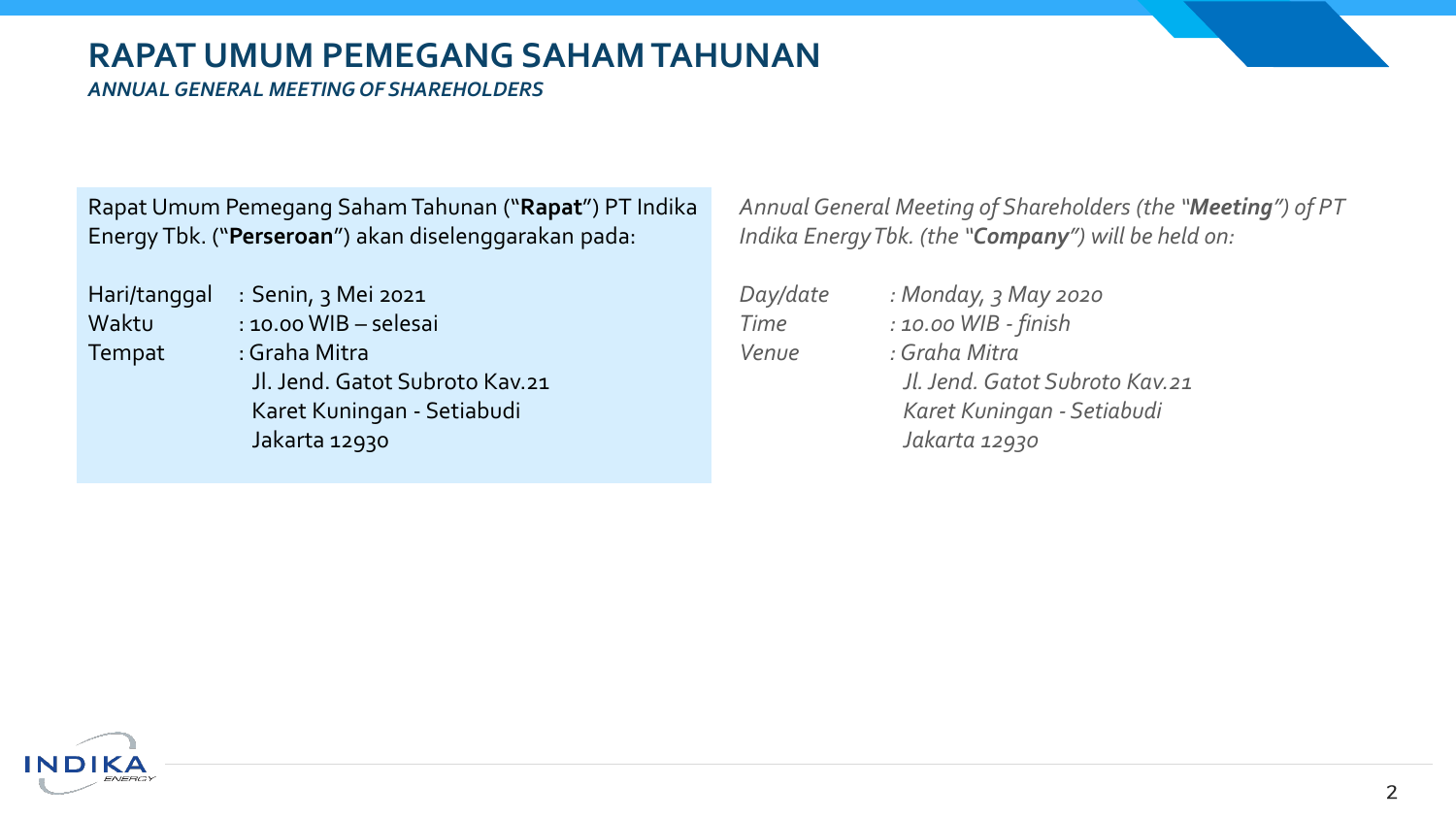# **MATA ACARA RAPAT**

*AGENDA OF THE MEETING*

ND

### **RAPAT UMUM PEMEGANG SAHAMTAHUNAN**

- 1. Penyampaian dan persetujuan laporan tahunan Perseroan, laporan pertanggungjawaban Direksi Perseroan, dan laporan tugas pengawasan Dewan Komisaris Perseroan untuk tahun buku yang berakhir pada tanggal 31 Desember 2020.
- 2. Penyampaian dan pengesahan Laporan Keuangan Perseroan yang memuat Neraca dan Perhitungan Laba Rugi Perseroan untuk tahun buku yang berakhir pada tanggal 31 Desember 2020.
- 3. Persetujuan penggunaan laba Perseroan untuk tahun buku yang berakhir pada tanggal 31 Desember 2020.
- 4. Penunjukan serta penetapan Akuntan Publik dan/atau Kantor Akuntan Publik untuk melakukan audit atas Laporan Keuangan Perseroan untuk tahun buku yang berakhir pada tanggal 31 Desember 2021.
- 5. Persetujuan perubahan susunan anggota Dewan Komisaris dan Direksi Perseroan.
- 6. Penetapan remunerasi bagi anggota Dewan Komisaris dan Direksi Perseroan untuktahun 2021.

### *ANNUALGENERAL MEETING OF SHAREHOLDERS*

- *1. Submission and approval of the Company's annual report, the accountability report of the Board of Directors and the supervisory report of the Board of Commissioners for the financial year ended on 31 December 2020.*
- *2. Submission and ratification of the Company's Financial Report that consist Balance Sheet and Statement of Profit or Loss for the year ended on 31 December 2020.*
- *3. Approval of the use of the Company's profit for the year ended on 31 December 2020.*
- *4. Appointment and determination of Public Accountant and/or Public Accountant Office to conduct an audit for the Company's Financial Report for the year ended on 31 December 2021.*
- *5. Approval of amendment to composition of members of the Board of Commissioners and Board of Directors of the Company.*
- *6. Determination of the remuneration of the Board of Commissioners and the Board of Directors of the Company for the year 2021*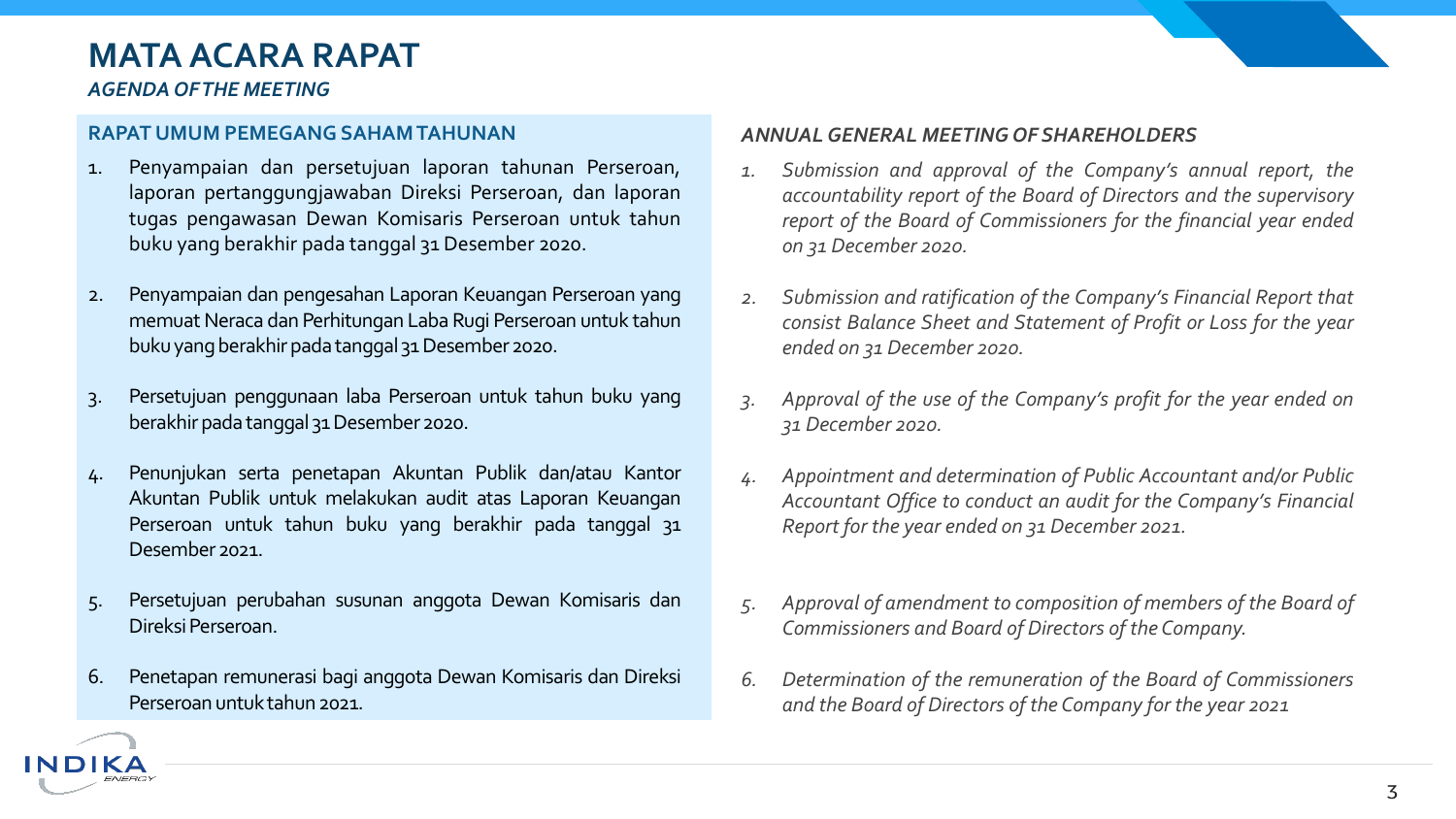# **MATA ACARA RAPAT UMUM PEMEGANG SAHAM TAHUNAN**

*AGENDA OF THE ANNUAL GENERAL MEETING OF SHAREHOLDERS*

### **MATAACARA PERTAMA**

**Penyampaian dan persetujuan laporan tahunan Perseroan, laporan pertanggungjawaban Direksi Perseroan, dan laporan tugas pengawasan Dewan Komisaris Perseroan untuk tahun buku yang berakhir pada tanggal 31 Desember 2020.**

Penjelasan: Mata acara ini mencakup persetujuan sesuai persyaratan Pasal 20 ayat 5 dan ayat 6 Anggaran Dasar Perseroan dan Pasal 69 UUPT, bahwa Laporan Keuangan yang memuat Neraca dan Perhitungan Laba Rugi Perseroan untuk Tahun Buku yang berakhir tanggal 31 Desember 2020 harus mendapatkan persetujuan dari Rapat Umum Pemegang Saham.

### **MATAACARA KEDUA**

ND

**Penyampaian dan pengesahan Laporan Keuangan Perseroan yang memuat Neraca dan Perhitungan Laba Rugi Perseroan untuk tahun buku yang berakhir pada tanggal 31 Desember 2020.**

Penjelasan: Mata acara ini mencakup persetujuan sesuai persyaratan Pasal 20 ayat 5 dan ayat 6 Anggaran Dasar Perseroan dan Pasal 69 UUPT, bahwa Laporan Keuangan yang memuat Neraca dan Perhitungan Laba Rugi Perseroan untuk Tahun Buku yang berakhir tanggal 31 Desember 2020 harus mendapatkan persetujuan dari Rapat Umum Pemegang Saham.

#### *FIRST AGENDA*

*Submission and approval of the Company's annual report, the accountability report of the Board of Directors and the supervisory report of the Board of Commissioners for the financial year ended on 31 December 2020.*

*Description: This agenda covers the approval as required under Article 20 paragraph 5 of the Articles of Association of the Company and Articles 69 and 78 of Law No. 40 of 2007 regarding Limited Liability Companies ("UUPT"), that the Company's annual report, the accountability report of the Board of Directors and the supervisory report of the Board of Commissioners of the Company shall obtain approval from the General Meeting of Shareholders.*

### *SECONDAGENDA*

*Submission and ratification of the Company's Financial Report that consist Balance Sheet and Statement of Profit or Loss for the year ended on 31 December 2020.*

*Description: This agenda covers the approval as required under Article 20 paragraphs 5 and 6 of Article of Association of the Company and Article 69 of UUPT that the Company's Financial Report consists of Balance Sheet and Statement of Profit or Loss of the Company for the year ended on 31 December 2019 shall obtain approval from theGeneral Meeting of Shareholders.*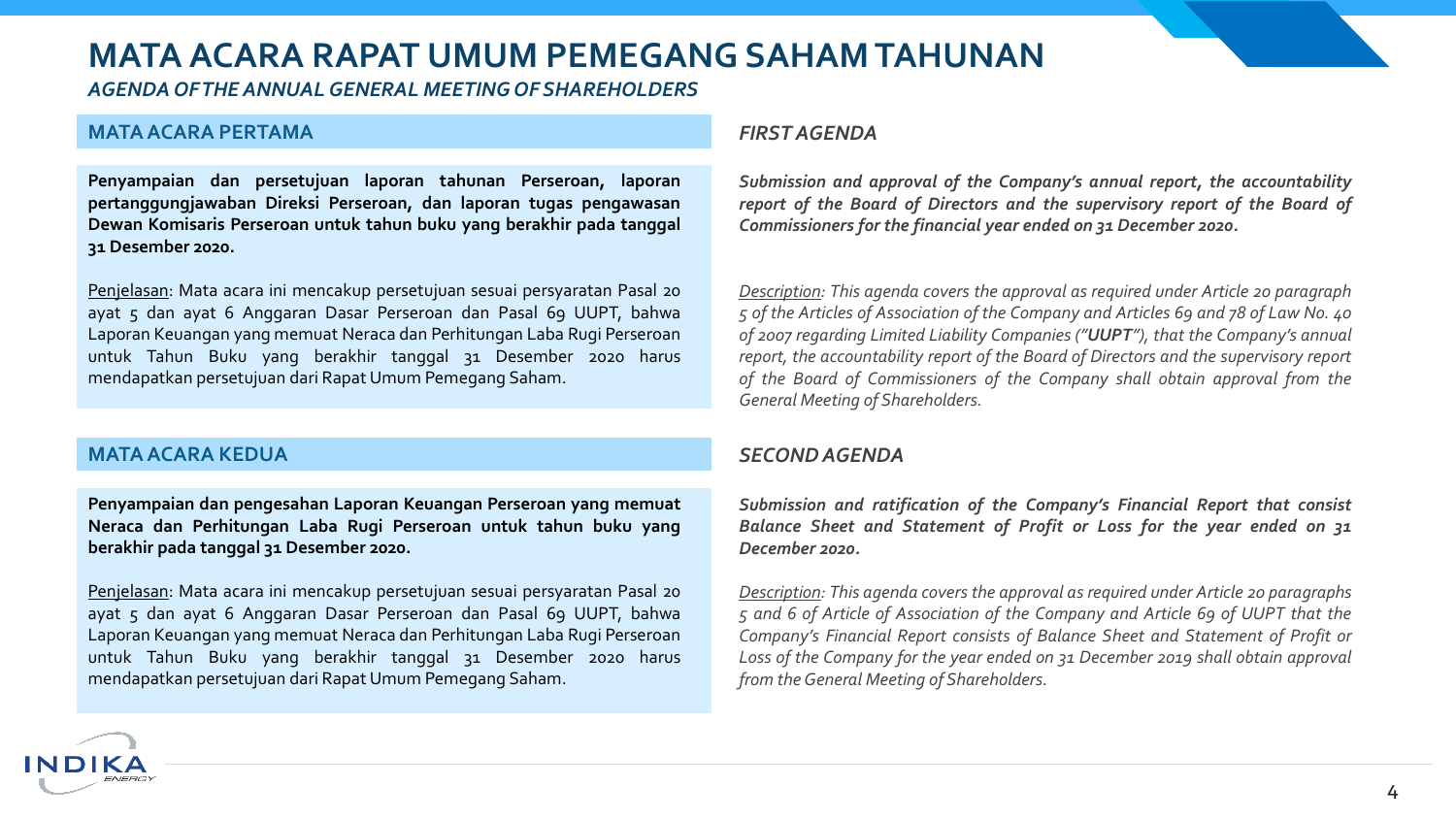# **MATA ACARA RAPAT UMUM PEMEGANG SAHAM TAHUNAN**

*AGENDA OF THE ANNUAL GENERAL MEETING OF SHAREHOLDERS*

### **MATAACARA KETIGA**

**Persetujuan penggunaan laba Perseroan untuk tahun buku yang berakhir pada tanggal 31 Desember 2020.**

Penjelasan: Mata acara ini mencakup persetujuan sesuai persyaratan Pasal 21 ayat 1 Anggaran Dasar Perseroan dan Pasal 70 dan 71 UUPT, bahwa penggunaan laba Perseroan harus mendapatkan persetujuan dari Rapat Umum Pemegang Saham.

#### *THIRDAGENDA*

*Approval of the use of the Company's profit for the year ended on 31 December 2020.*

*Description: This agenda covers the approval as required under Article 21 paragraph 1 of the Articles of Association of the Company and Article 70 and 71 of UUPT, that use of profits of the Company shall obtain approval from the General Meeting of Shareholders*

#### **MATAACARA KEEMPAT**

ND

**Penunjukan serta penetapan Akuntan Publik dan/atau Kantor Akuntan Publik untuk melakukan audit atas Laporan Keuangan Perseroan untuk tahun buku yang berakhir pada tanggal 31 Desember 2021.**

Penjelasan: Mata acara ini mencakup persetujuan untuk penunjukan dan penetapan Akuntan Publik dan/atau Kantor Akuntan Publik untuk melakukan audit atas Laporan Keuangan Perseroan untuk tahun buku yang berakhir tanggal 31 Desember 2021.

### *FOURTHAGENDA*

*Appointment and determination of Public Accountant and/or Public Accountant Office to conduct an audit for the Company's Financial Report for the year ended on 31 December 2021.*

*Description: This agenda covers approval for an appointment and determination of Public Accountant and/or Public Accountant Office to conduct an audit for the Company's Financial Statement for the financial year ended on 31 December 2021.*